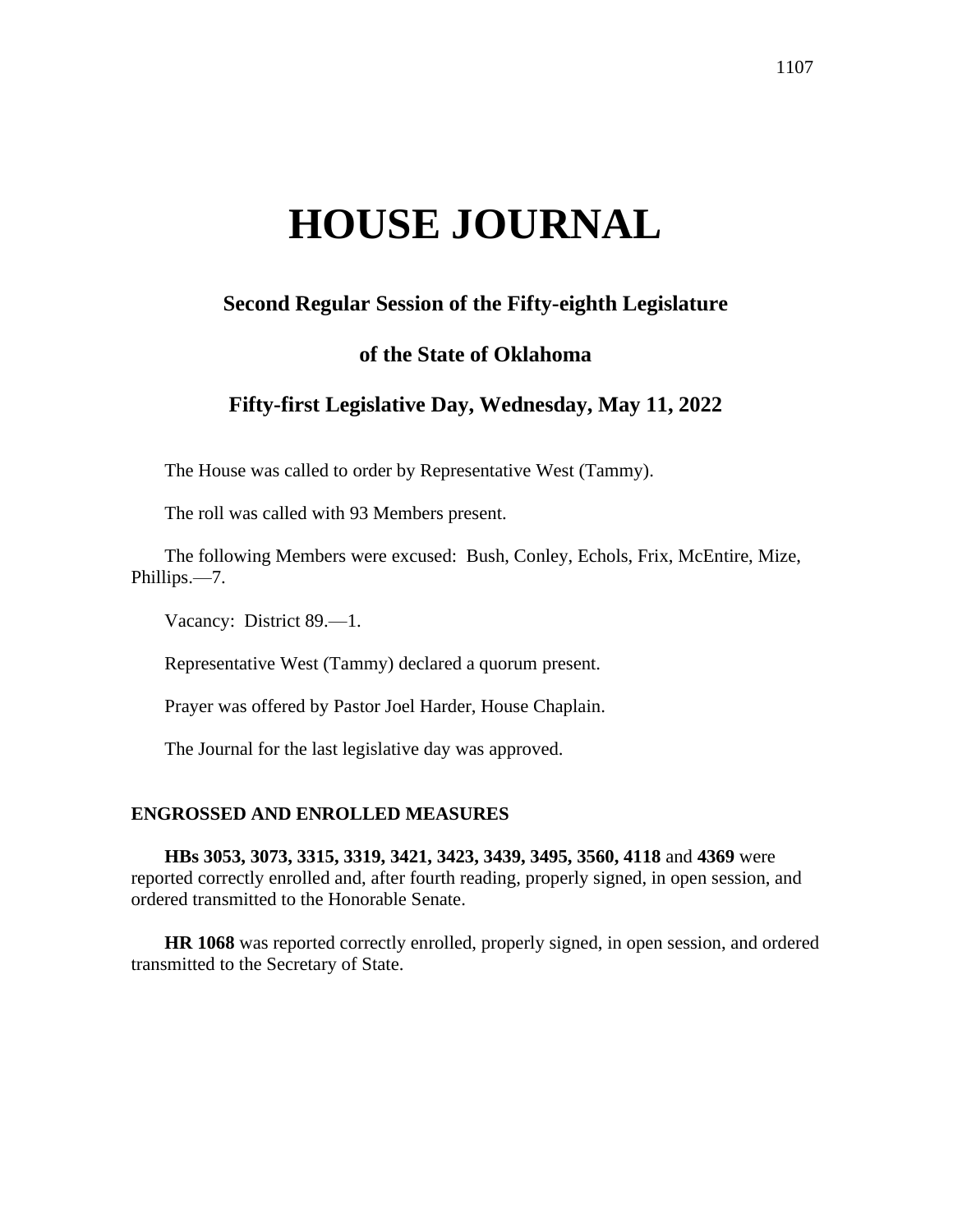## **PENDING CONSIDERATION OF SAs**

**SAs** to **HB 4362** were called up for consideration.

Upon motion of Representative Hill, the House concurred in the **SAs** to **HB 4362**.

**HB 4362**, as amended by the Honorable Senate, was read at length for the fourth time and the roll was called on the measure and emergency as follows:

Aye: Baker, Bashore, Bennett, Blancett, Boatman, Boles, Brewer, Burns, Caldwell (Trey), Cornwell, Crosswhite Hader, Culver, Davis, Dempsey, Dills, Dobrinski, Dollens, Fetgatter, Ford, Fugate, Goodwin, Grego, Hardin (David), Hasenbeck, Hill, Humphrey, Johns, Kendrix, Lepak, Lowe (Dick), Lowe (Jason), Luttrell, Manger, May, McBride, McDugle, Miller, Moore, Munson, Newton, Nichols, Nollan, O'Donnell, Olsen, Osburn, Pae, Patzkowsky, Pfeiffer, Pittman, Provenzano, Randleman, Ranson, Roberts (Dustin), Roberts (Eric), Rosecrants, Russ, Sims, Smith, Sneed, Stark, Steagall, Sterling, Stinson, Strom, Talley, Turner, Vancuren, Virgin, Waldron, West (Josh), West (Kevin), West (Tammy), Williams, Wolfley, Worthen, Mr. Speaker.--76.

Nay: Gann, Hardin (Tommy), Stearman, West (Rick).--4.

Excused: Bell, Bush, Caldwell (Chad), Conley, Echols, Frix, Hilbert, Kannady, Kerbs, Lawson, Marti, Martinez, McEntire, Mize, Phillips, Roberts (Sean), Roe, Townley, Walke, Wallace.--20.

Vacancy: District 89.--1.

The measure and emergency passed.

Senate amendments were properly signed, in open session, and the above-numbered measure was referred for enrollment.

## **MEASURES REASSIGNED**

The following measures were reassigned:

**HJR 1065** − Withdrawn from Administrative Rules and referred to Joint Committee on Administrative Rules.

**HJR 1066** − Withdrawn from Administrative Rules and referred to Joint Committee on Administrative Rules.

**HJR 1067** − Withdrawn from Administrative Rules and referred to Joint Committee on Administrative Rules.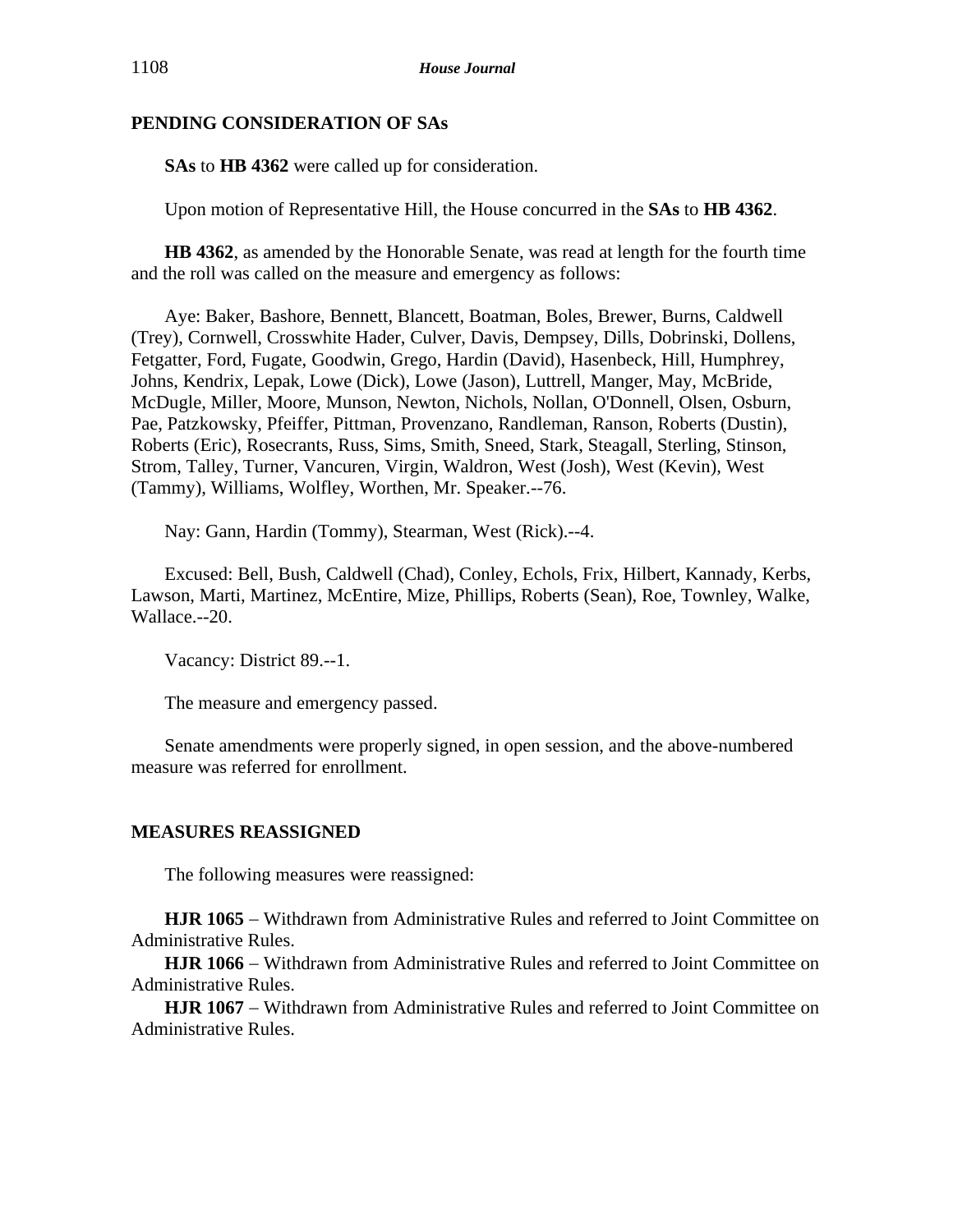#### **MESSAGES FROM THE SENATE**

Advising naming of GCCA as Senate Conferees as follows:

## **SB 1305**

Advising naming Senate Conferees as follows:

**SB 401 -** Pugh, Simpson, Rosino, Stanley, Newhouse, Dossett (J.J.) **SB 757 -** Pugh, Leewright, Coleman, Burns, Paxton, Garvin, Brooks **SB 888 -** Standridge, Rosino, Haste, Simpson, Daniels, Young, Dossett (J.A.) **SB 1300 -** Rader, Howard, Hall, Jett, Kidd, Montgomery, Kirt **SB 1387** - Standridge, Bergstrom, Allen, Burns, David, Matthews, Dossett (J.A.) **SB 1535 -** Pugh, Pemberton, Stanley, Taylor, Newhouse, Dossett (J.A.), Dossett (J.J.) **SB 1621 -** Pugh, Pemberton, Stanley, Taylor, Newhouse, Dossett (J.A.), Dossett (J.J.) **SB 1673 -** Pugh, Pemberton, Stanley, Taylor, Newhouse, Dossett (J.A.), Dossett (J.J.) **SB 1704** - Paxton, Leewright, Taylor, Rosino, Garvin, Dossett (J.J.)

## **Conference granted, conferees named**

Advising conference granted on **HBs** and the Senate naming conferees as follows:

**HB 2693 -** Pugh, Pemberton, Stanley, Taylor, Newhouse, Dossett (J.A.), Dossett (J.J.) **HB 4388 -** Pugh, Pemberton, Stanley, Taylor, Newhouse, Dossett (J.J.), Dossett (J.A.)

#### **Transmitting enrolled measures**

Advising fourth reading of and transmitting for signature Enrolled **SBs 537, 1466, 1515, 1548** and **1691**.

The above-numbered enrolled measures were, after fourth reading, properly signed and ordered returned to the Honorable Senate.

Advising the signing of and transmitting for signature Enrolled **SCR 27**.

The above-numbered enrolled measure was properly signed and ordered returned to the Honorable Senate.

## **PENDING CONSIDERATION OF SAs**

**SAs** to **HB 3258** were called up for consideration.

Upon motion of Representative Nollan, the House concurred in the **SAs** to **HB 3258**.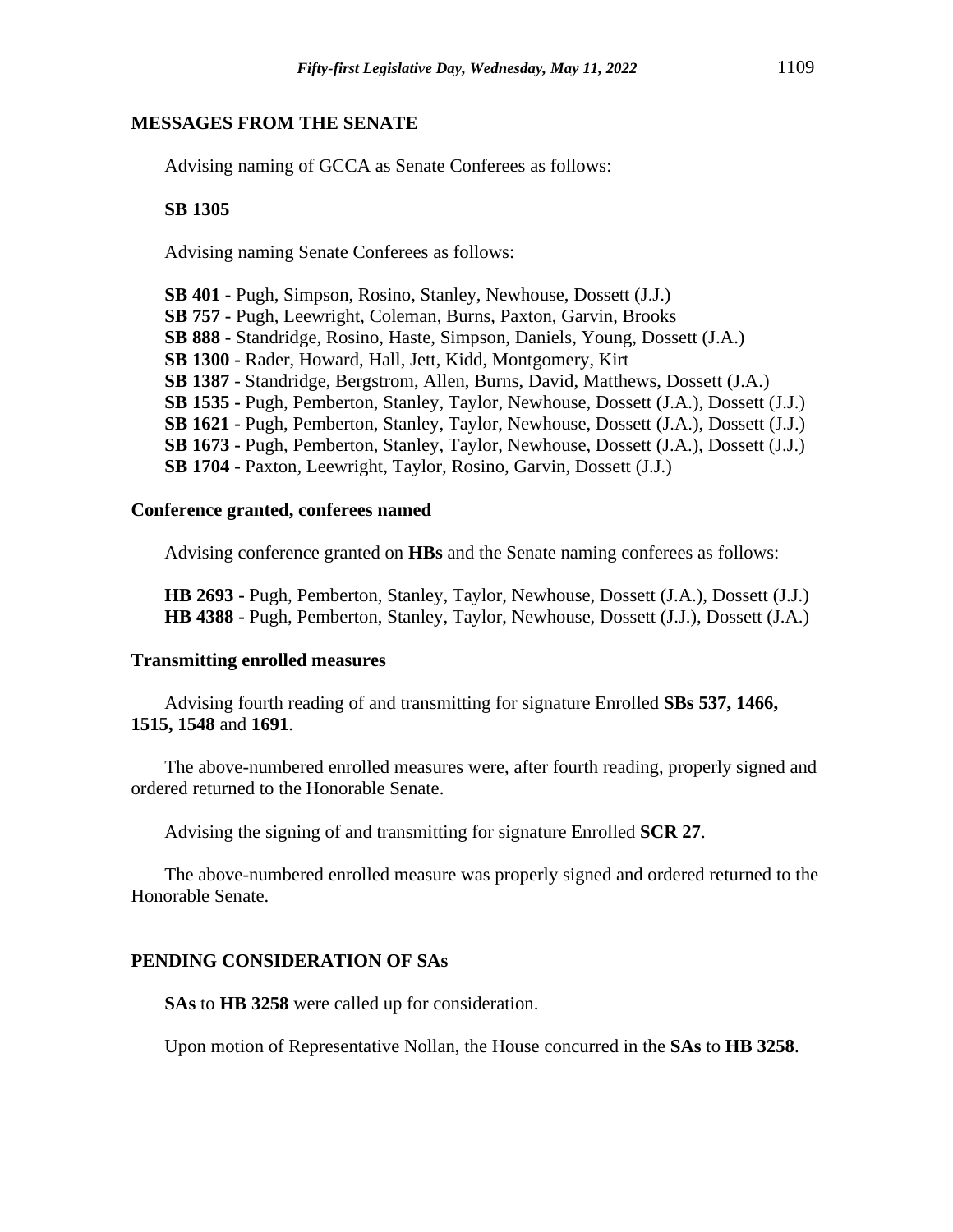**HB 3258**, as amended by the Honorable Senate, was read at length for the fourth time and the roll was called on the measure as follows:

Aye: Baker, Bashore, Bennett, Blancett, Boatman, Boles, Brewer, Burns, Caldwell (Chad), Caldwell (Trey), Cornwell, Crosswhite Hader, Culver, Davis, Dempsey, Dills, Dobrinski, Dollens, Fetgatter, Ford, Fugate, Gann, Goodwin, Grego, Hardin (David), Hardin (Tommy), Hasenbeck, Hill, Humphrey, Johns, Kannady, Kendrix, Kerbs, Lepak, Lowe (Dick), Luttrell, May, McBride, McDugle, Miller, Moore, Munson, Newton, Nollan, O'Donnell, Olsen, Osburn, Pae, Patzkowsky, Pfeiffer, Pittman, Provenzano, Randleman, Ranson, Roberts (Dustin), Roberts (Eric), Roberts (Sean), Rosecrants, Russ, Sims, Smith, Sneed, Stark, Steagall, Stearman, Sterling, Stinson, Strom, Talley, Townley, Vancuren, Virgin, Waldron, Walke, West (Josh), West (Kevin), West (Rick), West (Tammy), Williams, Wolfley, Worthen, Mr. Speaker.--82.

Excused: Bell, Bush, Conley, Echols, Frix, Hilbert, Lawson, Lowe (Jason), Manger, Marti, Martinez, McEntire, Mize, Nichols, Phillips, Roe, Turner, Wallace.--18.

Vacancy: District 89.--1.

The measure passed.

Senate amendments were properly signed, in open session, and the above-numbered measure was referred for enrollment.

## **PENDING CONSIDERATION OF SAs**

**SAs** to **HB 1058** were called up for consideration.

Upon motion of Representative Boles, the House concurred in the **SAs** to **HB 1058**.

**HB 1058**, as amended by the Honorable Senate, was read at length for the fourth time and the roll was called on the measure and emergency as follows:

Aye: Baker, Bashore, Bell, Bennett, Blancett, Boatman, Boles, Brewer, Burns, Caldwell (Chad), Caldwell (Trey), Cornwell, Crosswhite Hader, Culver, Davis, Dempsey, Dills, Dobrinski, Dollens, Fetgatter, Ford, Fugate, Gann, Grego, Hardin (David), Hardin (Tommy), Hill, Humphrey, Johns, Kannady, Kendrix, Kerbs, Lawson, Lepak, Lowe (Dick), Lowe (Jason), Luttrell, May, McBride, McDugle, Moore, Munson, Nichols, Nollan, O'Donnell, Olsen, Osburn, Pae, Patzkowsky, Pfeiffer, Pittman, Provenzano, Randleman, Ranson, Roberts (Dustin), Roberts (Eric), Roberts (Sean), Rosecrants, Sims, Smith, Sneed, Stark, Steagall, Stearman, Sterling, Stinson, Strom, Talley, Townley, Vancuren, Virgin, Waldron, Walke, West (Josh), West (Kevin), West (Rick), West (Tammy), Williams, Wolfley, Worthen, Mr. Speaker.--81.

Nay: Goodwin.--1.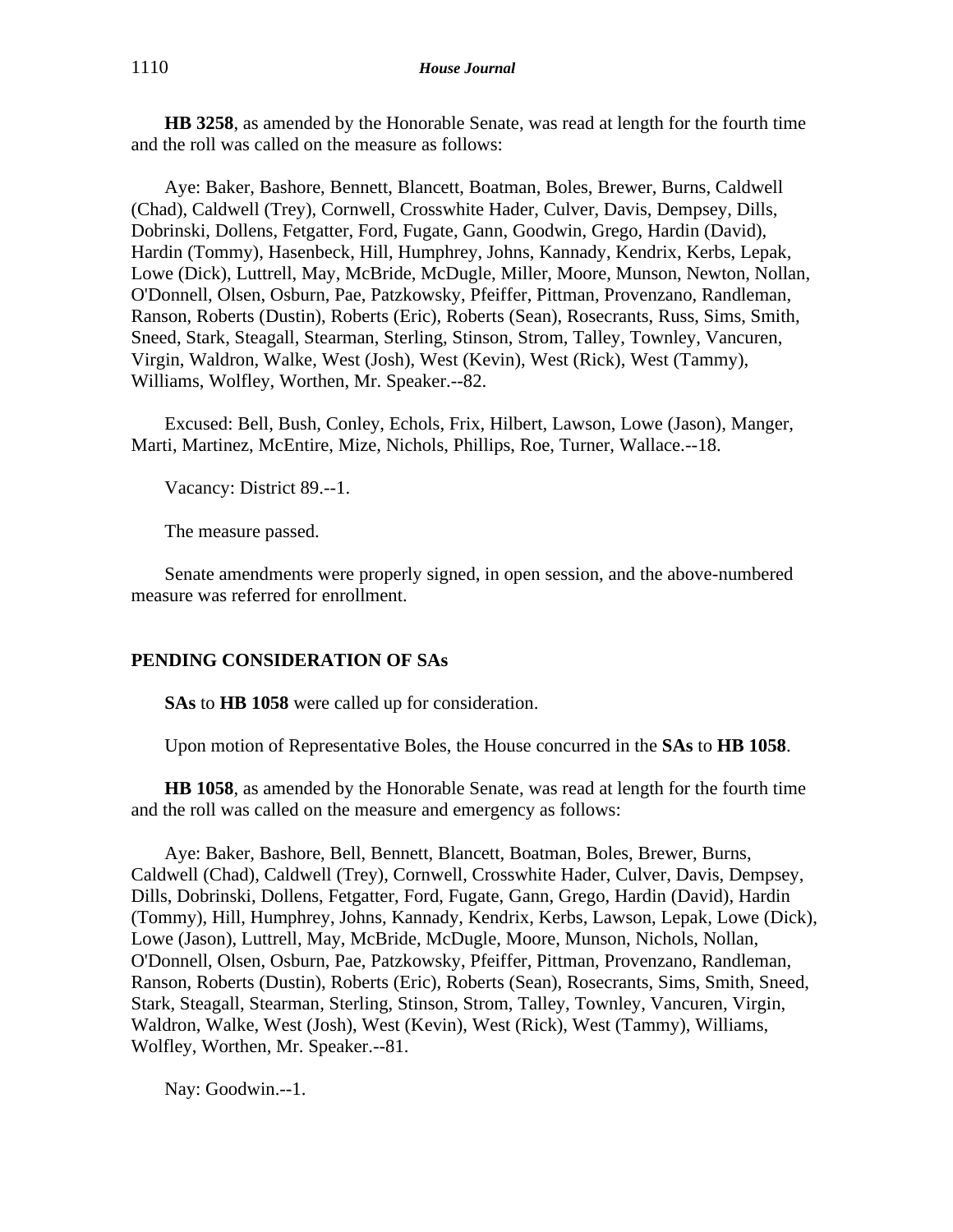Excused: Bush, Conley, Echols, Frix, Hasenbeck, Hilbert, Manger, Marti, Martinez, McEntire, Miller, Mize, Newton, Phillips, Roe, Russ, Turner, Wallace.--18.

Vacancy: District 89.--1.

The measure and emergency passed.

Senate amendments were properly signed, in open session, and the above-numbered measure was referred for enrollment.

#### **PENDING CONSIDERATION OF SAs**

**SAs** to **HB 2065** were called up for consideration.

Coauthored by Representative(s) Provenzano, Fugate, Rosecrants

Upon motion of Representative Ford, the House concurred in the **SAs** to **HB 2065**.

**HB 2065**, as amended by the Honorable Senate, was read at length for the fourth time and the roll was called on the measure and emergency as follows:

Aye: Baker, Bashore, Bell, Bennett, Boatman, Boles, Caldwell (Chad), Caldwell (Trey), Cornwell, Crosswhite Hader, Culver, Davis, Dempsey, Dills, Dollens, Fetgatter, Ford, Fugate, Gann, Goodwin, Grego, Hardin (David), Hardin (Tommy), Hasenbeck, Hill, Humphrey, Johns, Kannady, Kendrix, Kerbs, Lawson, Lepak, Lowe (Dick), Lowe (Jason), Luttrell, May, McBride, McDugle, Miller, Moore, Munson, Nichols, O'Donnell, Olsen, Osburn, Pae, Patzkowsky, Pfeiffer, Pittman, Provenzano, Randleman, Ranson, Roberts (Dustin), Roberts (Eric), Roberts (Sean), Rosecrants, Sims, Smith, Sneed, Stark, Steagall, Stearman, Sterling, Stinson, Strom, Talley, Townley, Turner, Vancuren, Waldron, Walke, West (Josh), West (Kevin), West (Rick), West (Tammy), Williams, Wolfley, Worthen, Mr. Speaker.--79.

Excused: Blancett, Brewer, Burns, Bush, Conley, Dobrinski, Echols, Frix, Hilbert, Manger, Marti, Martinez, McEntire, Mize, Newton, Nollan, Phillips, Roe, Russ, Virgin, Wallace.--21.

Vacancy: District 89.--1.

The measure and emergency passed.

Senate amendments were properly signed, in open session, and the above-numbered measure was referred for enrollment.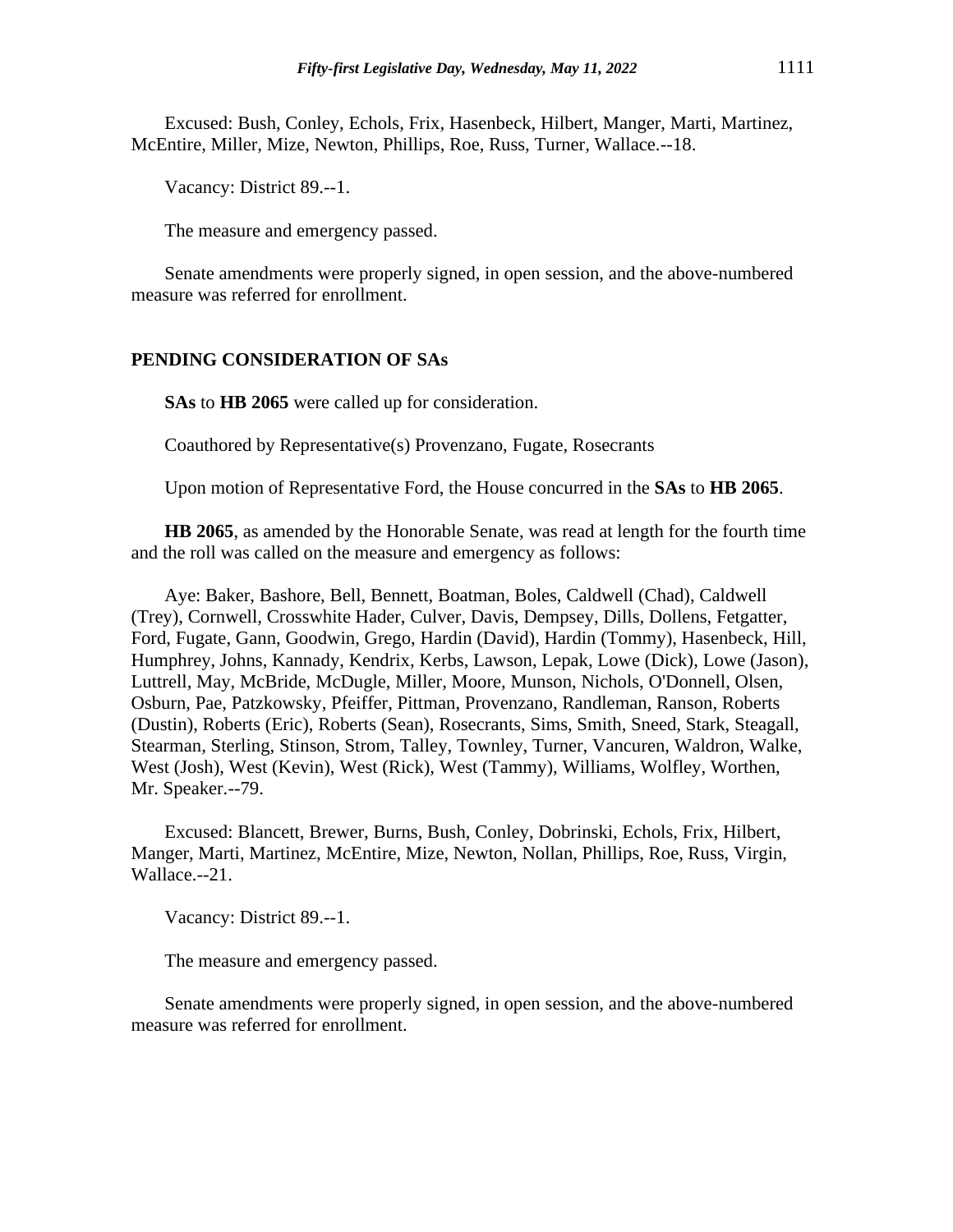## **PENDING CONSIDERATION OF SAs**

**SAs** to **HB 3647** were called up for consideration.

Upon motion of Representative Dills, the House concurred in the **SAs** to **HB 3647**.

**HB 3647**, as amended by the Honorable Senate, was read at length for the fourth time and the roll was called on the measure and emergency as follows:

Aye: Baker, Bashore, Bell, Boatman, Boles, Brewer, Burns, Caldwell (Chad), Caldwell (Trey), Cornwell, Crosswhite Hader, Culver, Davis, Dempsey, Dills, Dobrinski, Dollens, Fetgatter, Ford, Frix, Fugate, Goodwin, Grego, Hardin (David), Hasenbeck, Hill, Humphrey, Johns, Kannady, Kendrix, Kerbs, Lawson, Lepak, Lowe (Dick), Lowe (Jason), Luttrell, Manger, May, McBride, McDugle, Miller, Moore, Munson, Newton, Nichols, Nollan, O'Donnell, Olsen, Osburn, Pae, Patzkowsky, Pfeiffer, Pittman, Provenzano, Randleman, Ranson, Roberts (Dustin), Roberts (Eric), Roberts (Sean), Roe, Rosecrants, Russ, Sims, Smith, Sneed, Stark, Steagall, Sterling, Stinson, Strom, Talley, Townley, Turner, Vancuren, Waldron, Walke, West (Josh), West (Kevin), West (Rick), West (Tammy), Williams, Wolfley, Worthen, Mr. Speaker.--84.

Nay: Gann, Hardin (Tommy), Stearman.--3.

Excused: Bennett, Blancett, Bush, Conley, Echols, Hilbert, Marti, Martinez, McEntire, Mize, Phillips, Virgin, Wallace.--13.

Vacancy: District 89.--1.

The measure and emergency passed.

Senate amendments were properly signed, in open session, and the above-numbered measure was referred for enrollment.

## **PENDING CONSIDERATION OF SAs**

**SAs** to **HB 3648** were called up for consideration.

Upon motion of Representative Dills, the House concurred in the **SAs** to **HB 3648**.

**HB 3648**, as amended by the Honorable Senate, was read at length for the fourth time and the roll was called on the measure as follows:

Aye: Baker, Bashore, Bell, Bennett, Blancett, Boatman, Boles, Brewer, Burns, Caldwell (Chad), Caldwell (Trey), Cornwell, Crosswhite Hader, Culver, Davis, Dempsey, Dills, Dobrinski, Dollens, Fetgatter, Ford, Fugate, Gann, Goodwin, Grego, Hardin (David), Hardin (Tommy), Hasenbeck, Hill, Humphrey, Johns, Kannady, Kendrix, Kerbs, Lawson, Lepak, Lowe (Jason), Luttrell, Manger, May, McBride, McDugle, Miller, Moore, Munson, Newton, Nichols, Nollan, O'Donnell, Olsen, Osburn, Pae, Patzkowsky, Pfeiffer, Pittman,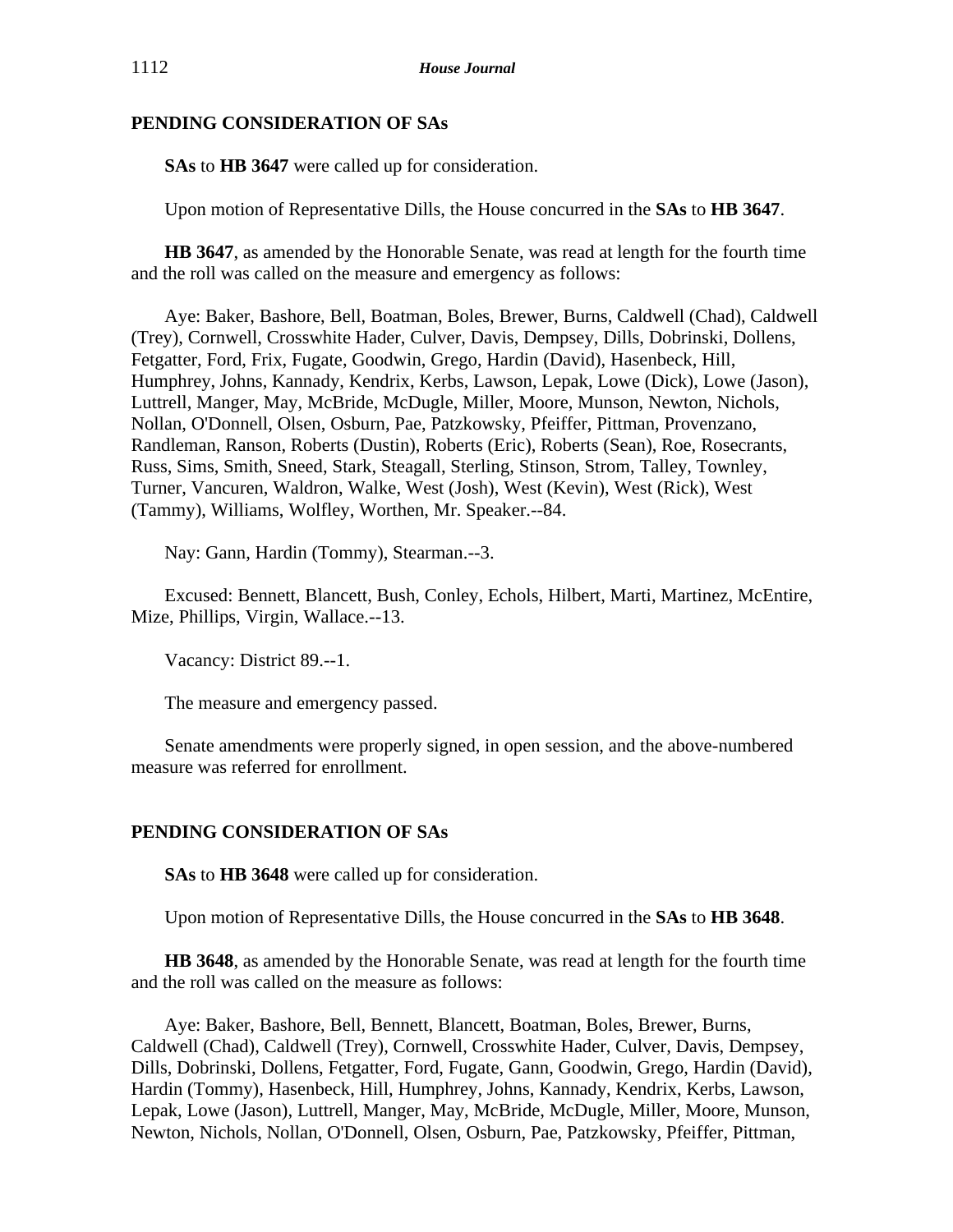Provenzano, Randleman, Ranson, Roberts (Dustin), Roberts (Eric), Roberts (Sean), Rosecrants, Sims, Smith, Sneed, Stark, Steagall, Stearman, Sterling, Stinson, Strom, Talley, Townley, Vancuren, Waldron, Walke, West (Josh), West (Kevin), West (Rick), West (Tammy), Williams, Wolfley, Worthen, Mr. Speaker.--84.

Excused: Bush, Conley, Echols, Frix, Hilbert, Lowe (Dick), Marti, Martinez, McEntire, Mize, Phillips, Roe, Russ, Turner, Virgin, Wallace.--16.

Vacancy: District 89.--1.

The measure passed.

Senate amendments were properly signed, in open session, and the above-numbered measure was referred for enrollment.

#### **PENDING CONSIDERATION OF SAs**

**SAs** to **HB 3205** were called up for consideration.

Coauthored by Representative(s) Waldron, Provenzano

Upon motion of Representative Talley, the House concurred in the **SAs** to **HB 3205**.

**HB 3205**, as amended by the Honorable Senate, was read at length for the fourth time and the roll was called on the measure and emergency as follows:

Aye: Baker, Bashore, Bell, Bennett, Blancett, Boatman, Boles, Brewer, Burns, Caldwell (Chad), Caldwell (Trey), Cornwell, Crosswhite Hader, Culver, Davis, Dempsey, Dills, Dobrinski, Dollens, Fetgatter, Ford, Fugate, Goodwin, Grego, Hardin (David), Hasenbeck, Hill, Humphrey, Johns, Kannady, Kendrix, Kerbs, Lawson, Lepak, Lowe (Dick), Luttrell, Manger, May, McBride, McDugle, Miller, Moore, Munson, Newton, Nichols, Nollan, O'Donnell, Olsen, Osburn, Pae, Patzkowsky, Pfeiffer, Pittman, Provenzano, Randleman, Ranson, Roberts (Dustin), Roberts (Eric), Roberts (Sean), Roe, Rosecrants, Sims, Smith, Sneed, Stark, Steagall, Stearman, Sterling, Stinson, Strom, Talley, Townley, Turner, Vancuren, Virgin, Waldron, Walke, West (Josh), West (Kevin), West (Rick), West (Tammy), Williams, Wolfley, Worthen, Mr. Speaker.--85.

Nay: Gann, Hardin (Tommy).--2.

Excused: Bush, Conley, Echols, Frix, Hilbert, Lowe (Jason), Marti, Martinez, McEntire, Mize, Phillips, Russ, Wallace.--13.

Vacancy: District 89.--1.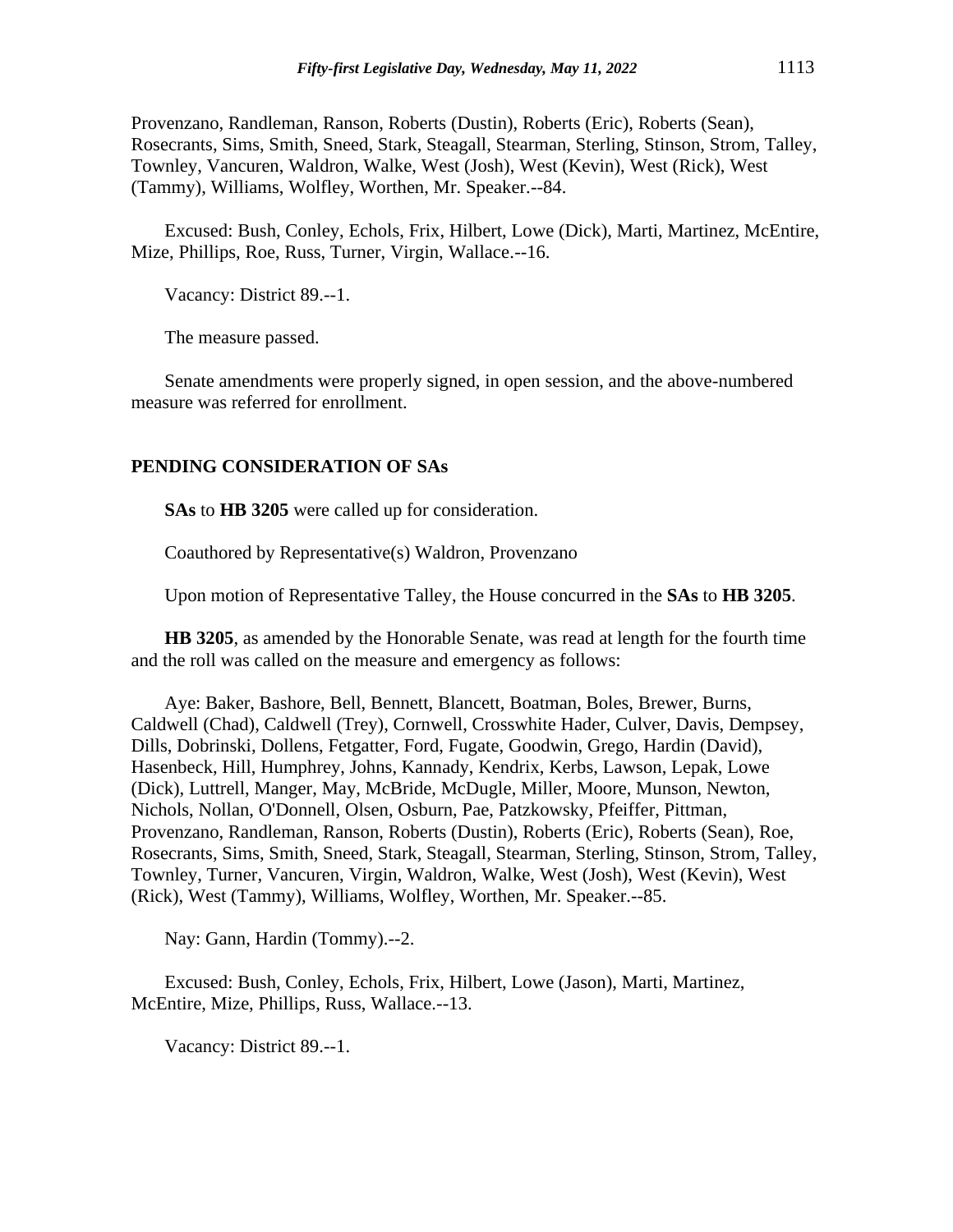The measure and emergency passed.

Senate amendments were properly signed, in open session, and the above-numbered measure was referred for enrollment.

# **PENDING CONSIDERATION OF SAs**

**SAs** to **HB 3171** were called up for consideration.

Upon motion of Representative Fetgatter, the House concurred in the **SAs** to **HB 3171**.

**HB 3171**, as amended by the Honorable Senate, was read at length for the fourth time and the roll was called on the measure as follows:

Aye: Baker, Bashore, Blancett, Boatman, Boles, Burns, Caldwell (Chad), Caldwell (Trey), Cornwell, Crosswhite Hader, Culver, Davis, Dempsey, Dobrinski, Fetgatter, Ford, Fugate, Gann, Grego, Hardin (David), Hardin (Tommy), Hasenbeck, Hill, Humphrey, Johns, Kannady, Kendrix, Kerbs, Lawson, Lepak, Lowe (Dick), Luttrell, Manger, McBride, McDugle, Miller, Moore, Nollan, O'Donnell, Olsen, Osburn, Pae, Patzkowsky, Pfeiffer, Provenzano, Randleman, Roberts (Dustin), Roberts (Eric), Roberts (Sean), Roe, Sims, Smith, Sneed, Stark, Steagall, Stearman, Sterling, Stinson, Strom, Townley, Vancuren, West (Josh), West (Kevin), West (Rick), West (Tammy), Williams, Wolfley, Worthen, Mr. Speaker.--69.

Nay: Bell, Bennett, Brewer, Dollens, Goodwin, Lowe (Jason), Munson, Nichols, Pittman, Ranson, Rosecrants, Turner, Virgin, Waldron, Walke.--15.

Excused: Bush, Conley, Dills, Echols, Frix, Hilbert, Marti, Martinez, May, McEntire, Mize, Newton, Phillips, Russ, Talley, Wallace.--16.

Vacancy: District 89.--1.

The measure passed.

Senate amendments were properly signed, in open session, and the above-numbered measure was referred for enrollment.

## **PENDING CONSIDERATION OF SAs**

**SAs** to **HB 4100** were called up for consideration.

Upon motion of Representative Bashore, the House concurred in the **SAs** to **HB 4100**.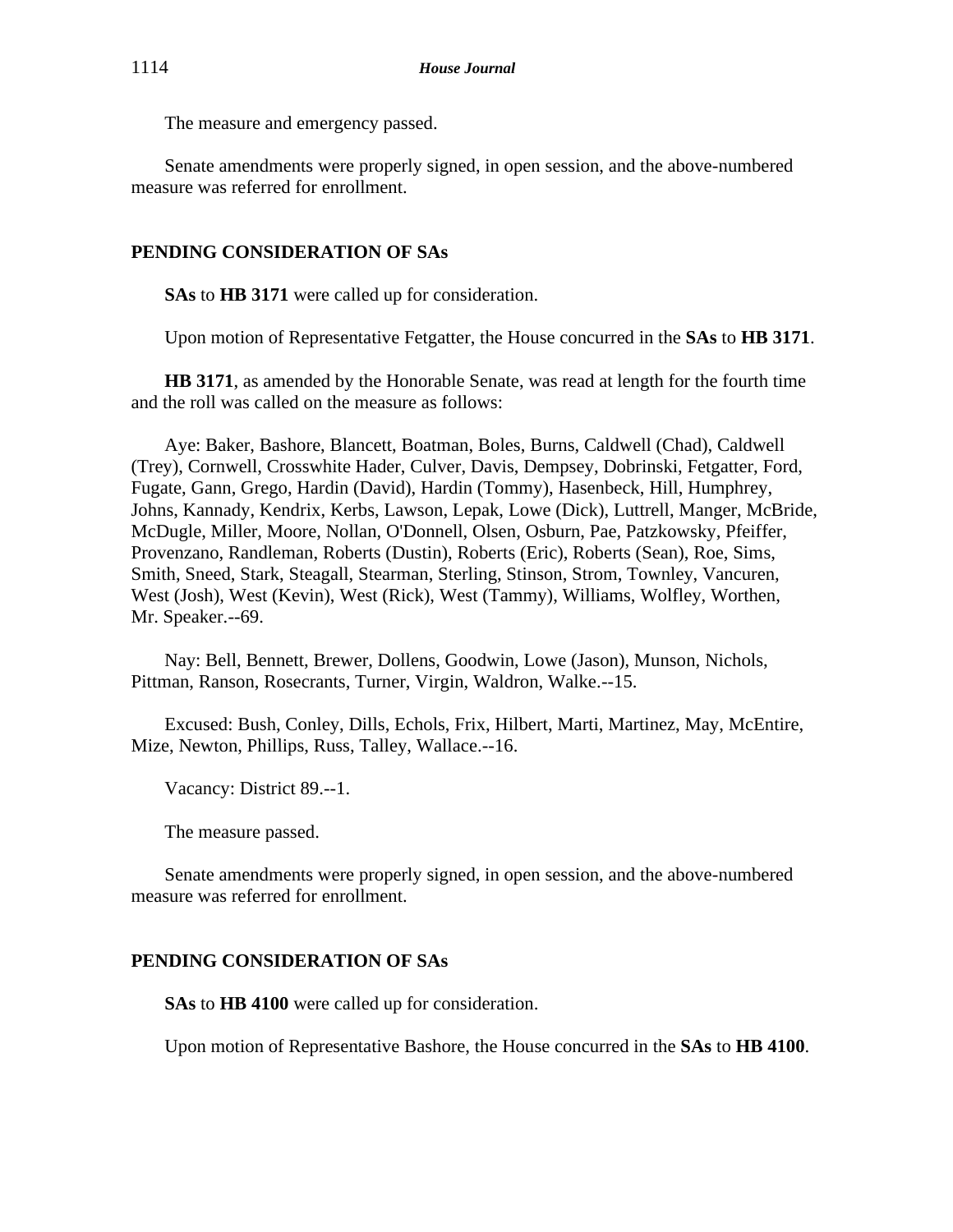**HB 4100**, as amended by the Honorable Senate, was read at length for the fourth time and the roll was called on the measure as follows:

Aye: Baker, Bashore, Bell, Bennett, Blancett, Boatman, Boles, Brewer, Burns, Caldwell (Chad), Caldwell (Trey), Cornwell, Crosswhite Hader, Culver, Davis, Dempsey, Dobrinski, Dollens, Fetgatter, Ford, Fugate, Grego, Hardin (David), Hasenbeck, Hill, Humphrey, Johns, Kannady, Kendrix, Kerbs, Lawson, Lepak, Lowe (Dick), Lowe (Jason), Luttrell, Manger, May, McBride, McDugle, Miller, Moore, Munson, Newton, Nichols, Nollan, O'Donnell, Olsen, Osburn, Pae, Patzkowsky, Pittman, Provenzano, Randleman, Ranson, Roberts (Dustin), Roberts (Eric), Roberts (Sean), Roe, Rosecrants, Sims, Smith, Sneed, Stark, Steagall, Sterling, Stinson, Strom, Talley, Townley, Vancuren, Virgin, Waldron, Walke, West (Josh), West (Kevin), West (Tammy), Williams, Wolfley, Worthen, Mr. Speaker.--80.

Nay: Gann, Goodwin, Hardin (Tommy), Stearman, West (Rick).--5.

Excused: Bush, Conley, Dills, Echols, Frix, Hilbert, Marti, Martinez, McEntire, Mize, Pfeiffer, Phillips, Russ, Turner, Wallace.--15.

Vacancy: District 89.--1.

The measure passed.

Senate amendments were properly signed, in open session, and the above-numbered measure was referred for enrollment.

#### **RESOLUTION FOR CONSIDERATION**

**HR 1062** was called up for consideration.

Upon motion of Representative Dobrinski, **HR 1062** was considered and adopted.

**HR 1062** was referred for enrollment.

#### **RESOLUTION FOR CONSIDERATION**

**HR 1067** was called up for consideration.

Coauthored by Representative(s) Bashore

Upon motion of Representative Ford, **HR 1067** was considered and adopted.

**HR 1067** was referred for enrollment.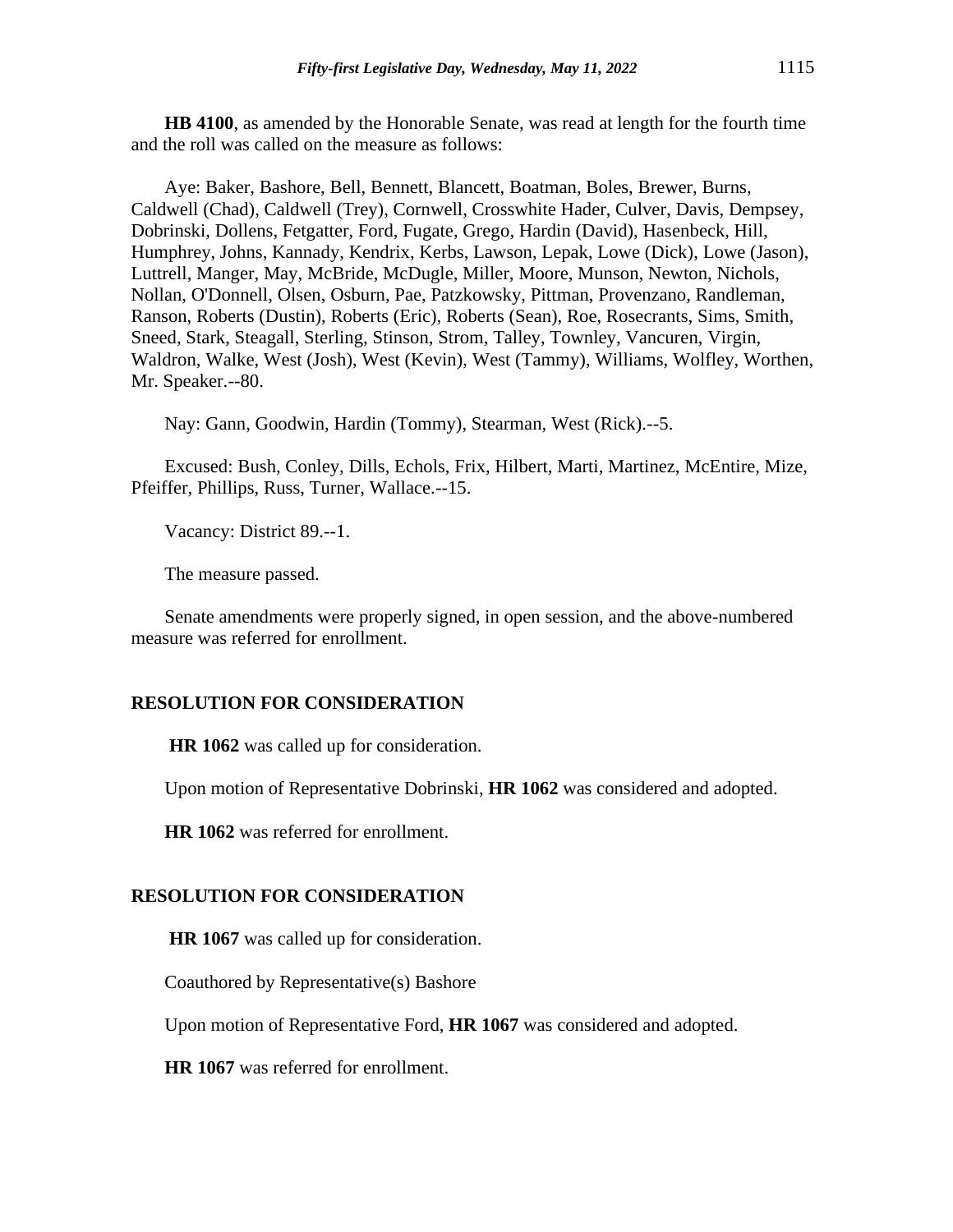## **PENDING CONSIDERATION OF SAs**

**SAs** to **HB 4279** were rejected and conference requested upon motion of Representative Sneed. The Speaker named the Conference Committee on Insurance.

# **MESSAGES FROM THE SENATE**

Announcing that Enrolled **HBs 3053, 3073, 3315, 3319, 3421, 3423, 3439, 3495, 3560, 4118** and **4369** have been read at length for the fourth time and signed by the Presiding Officer of Senate, in open session.

The above measures were ordered transmitted to the Honorable Governor.

## **Concurrence in HAs**

Announcing the concurrence of Senate in **HAs** to **SBs 1229** and **1671** and the passage of said measures, as amended thereby.

## **Conference requested**

Advising rejection of **HAs** to **SBs** and requesting conference thereon, the Senate naming conferees later: **SB 522** and **SB 1800**.

# **CONFERENCE GRANTED**

Upon motion of Representative Echols, the House granted the request of the Honorable Senate for conference on the following measures and the Speaker named conferees:

**SB 14** − Conference Committee on Criminal Justice and Corrections **SB 192** − GCCA **SB 401** − GCCA **SB 590** − Conference Committee on Technology **SB 593** − GCCA **SB 735** − GCCA **SB 757** − Conference Committee on Alcohol, Tobacco and Controlled Substances **SB 856** − GCCA **SB 888** − Conference Committee on Alcohol, Tobacco and Controlled Substances **SB 925** − Conference Committee on Judiciary - Criminal **SB 1177** − Conference Committee on Veterans and Military Affairs **SB 1300** − Conference Committee on General Government **SB 1302** − GCCA **SB 1305** − GCCA **SB 1318** − GCCA **SB 1337** − GCCA **SB 1339** − GCCA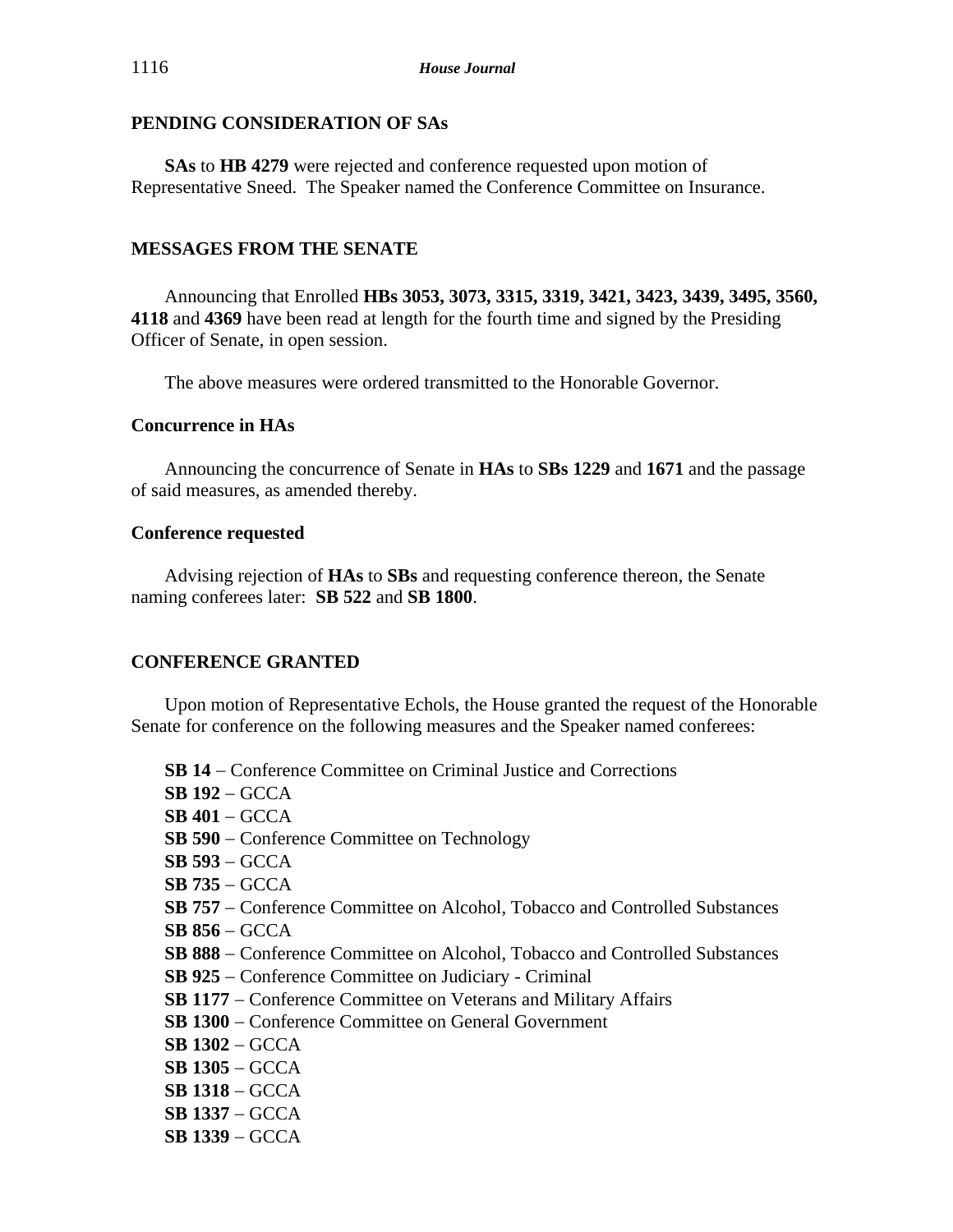- **SB 1387** − Conference Committee on Transportation
- **SB 1396** − GCCA
- **SB 1436** − Conference Committee on Health Services and Long-Term Care
- **SB 1456** − Conference Committee on Criminal Justice and Corrections
- **SB 1458** − Conference Committee on Judiciary Criminal
- **SB 1481** − GCCA
- **SB 1486** − GCCA
- **SB 1524** − Conference Committee on Energy and Natural Resources
- **SB 1535** − Conference Committee on Common Education
- **SB 1600** − GCCA
- **SB 1602** − GCCA
- **SB 1605** − GCCA
- **SB 1612** − Conference Committee on Public Safety
- **SB 1621** − Conference Committee on Common Education
- **SB 1673** − GCCA
- **SB 1697** − Conference Committee on Alcohol, Tobacco and Controlled Substances
- **SB 1704** − Conference Committee on Alcohol, Tobacco and Controlled Substances
- **SB 1768** − GCCA
- **SB 1848** − GCCA
- **SB 1853** − Conference Committee on Utilities
- **SB 1857** − GCCA
- **SB 1858** − GCCA

#### **MESSAGES FROM THE GOVERNOR**

Advising of his approval of **HBs 2983, 3037, 3075, 3133, 3420, 3422, 4373** and **4374** on May 11, 2022.

#### **CHANGE IN AUTHORSHIP**

The following measures had a change in principal House author:

**HB 2693 -** Remove Representative Hasenbeck as principal House author and substitute with Representative Williams

**HJR 1065 -** Remove Representative Gann as principal House author and substitute with Representative O'Donnell

**HJR 1066 -** Remove Representative Gann as principal House author and substitute with Representative O'Donnell

**HJR 1067 -** Remove Representative Gann as principal House author and substitute with Representative O'Donnell